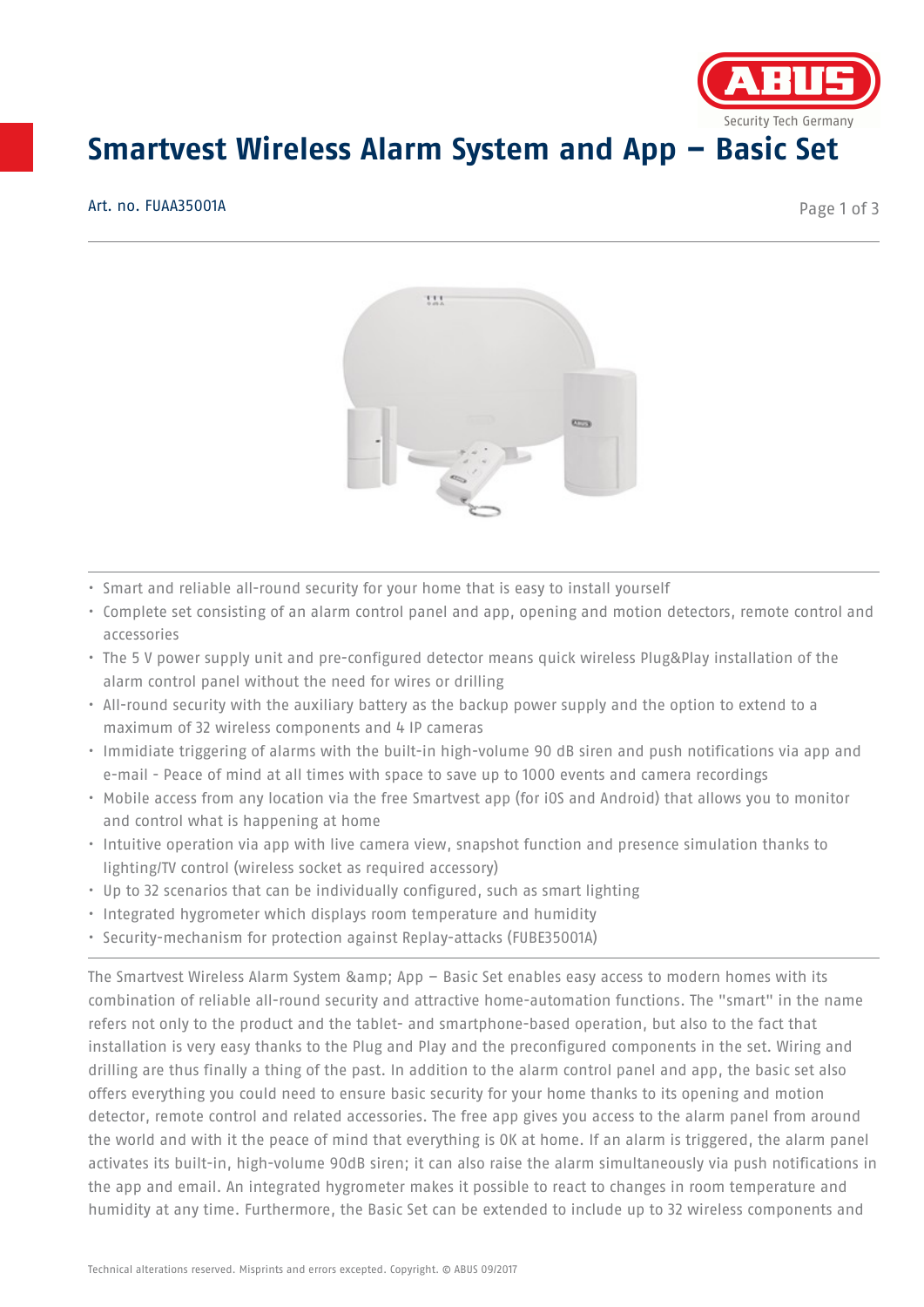

## **Smartvest Wireless Alarm System and App – Basic Set**

Art. no. FUAA35001A

Page 2 of 3

four IP cameras, enabling you, for example, to simulate presence with the Smartvest wireless socket (FUHA35000A) and automate a wide variety of other electronic devices.

Remark:

The Smartvest Wireless Remote Control is protected against so-called replay attacks by an integrated security mechanism. All switching commands to the Smartvest alarmpanel are individualized and thus not reproducable by unauthorized third parties.